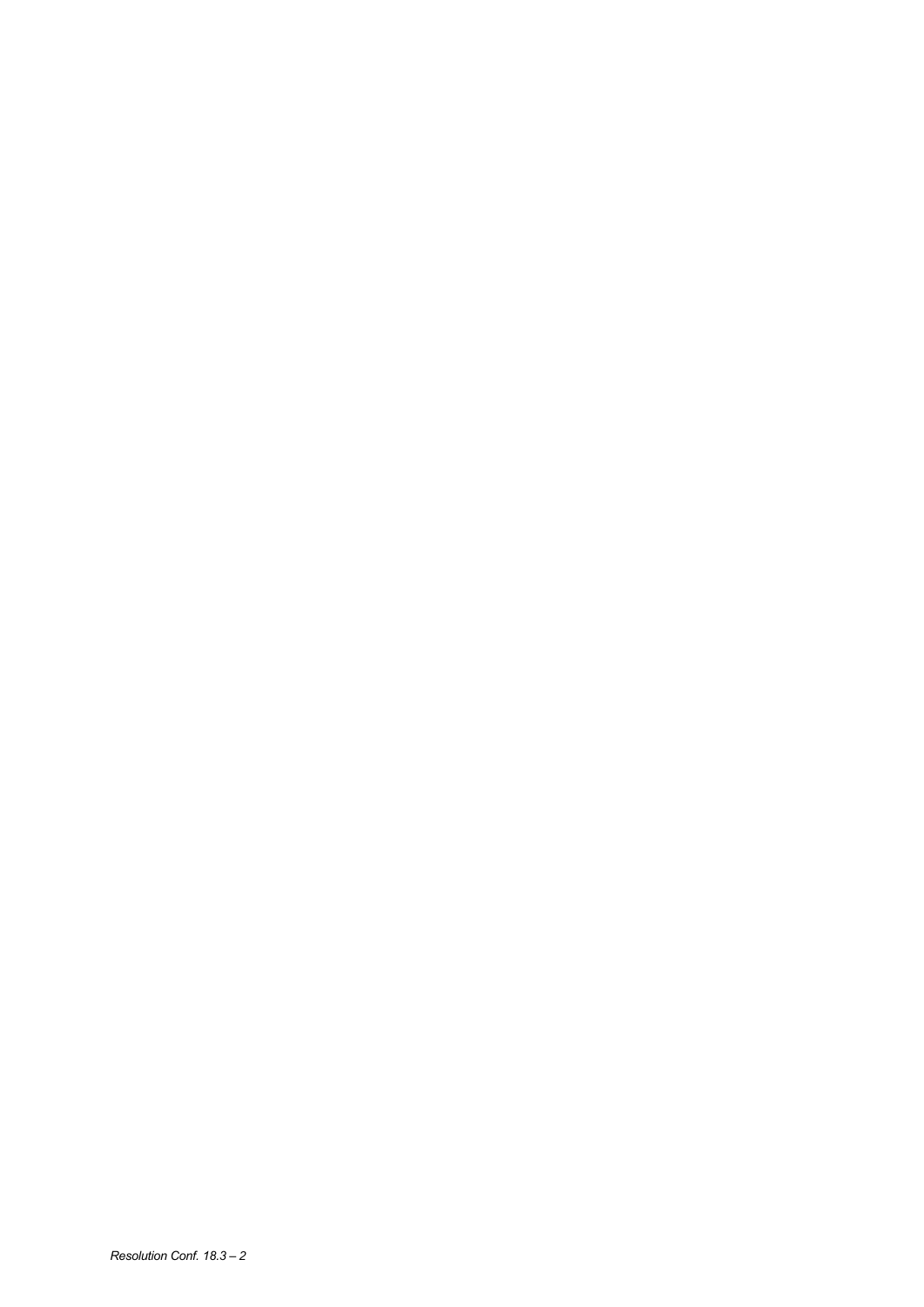# **Annex CITES Strategic Vision: 2021-2030**

# *Introduction*

The Convention on International Trade in Endangered Species of Wild Fauna and Flora (CITES) was concluded on 3 March 1973 and entered into force on 1 July 1975. CITES provides a global framework for the legal and sustainable international trade in CITES-listed species. Today, CITES regulates trade in more than 36 000 species of wild animals and plants. CITES is widely regarded as one of the most important international conservation instruments. Since 1975, the Conference of the Parties has adapted this framework to changing circumstances and, through the adoption of Resolutions and Decisions, has demonstrated an ability to construct practical solutions to increasingly complex wildlife trade and conservation challenges.

The Conference of the Parties adopted its first strategic plan, the *Strategic Vision through 2005*, and an *Action Plan* at its 11th meeting (Gigiri, 2000). These were subsequently extended until the end of 2007 at the 13th meeting of the Conference of the Parties (Bangkok, 2004).

Initially, at its 14th meeting (The Hague, 2007), and with amendments agreed at its 16th (Bangkok, 2013) and 17th (Johannesburg, 2016) meetings, the Conference of the Parties agreed a new Strategic Vision for CITES for the period 2008-2020. The agreed amendments describe the contribution of CITES' activities to the achievement of the Strategic Plan for Biodiversity 2011-2020 and the relevant *Aichi Biodiversity Targets* adopted by the Parties to the Convention on Biological Diversity, as well as to the achievement of the 2030 Agenda for Sustainable Development, and its Goals and targets relevant to CITES.

With this new Strategic Vision, the Conference of the Parties to CITES outlines the Convention's direction for the 2021-2030 timeframe in fulfilment of its mandate. It is additionally recognized that Parties' efforts to implement the Convention may also provide benefit to, and draw strength from, efforts being undertaken in other fora, and in this sense highlights the linkages between CITES and, *inter alia*, the processes and actions listed below:

- the 2030 Agenda for Sustainable Development and its Sustainable Development Goals and targets relevant to CITES, including those for terrestrial and marine wildlife;
- the Strategic Plan for Biodiversity 2011-2020 and the post-2020 Biodiversity Framework being developed by Parties to the Convention on Biological Diversity;
- the findings of the Intergovernmental Science-Policy Platform on Biodiversity and Ecosystem Services 2019 Global Assessment Report on Biodiversity and Ecosystem Services; and
- relevant resolutions of the United Nations General Assembly.

The *CITES Strategic Vision* provides a framework for the future development of the CITES Resolutions and Decisions and provides guidance on goals and objectives to be achieved. The Conference of the Parties, through its Resolutions and Decisions, will determine actions to be taken by Parties, the Committees or the Secretariat, as appropriate. The Strategic Vision also serves the Parties as a tool for the prioritization of activities, and decisions on how best to fund them, in light of the need for the efficient and transparent use of resources.

# *Vision Statement*

By 2030, all international trade in wild fauna and flora is legal and sustainable, consistent with the longterm conservation of species, and thereby contributing to halting biodiversity loss, to ensuring its sustainable use, and to achieving the 2030 Agenda for Sustainable Development.

# *Values*

Parties to the Convention on International Trade in Endangered Species of Wild Fauna and Flora act in the best interest of the conservation of species, working to ensure their use is legal and sustainable, and aim to adopt measures proportionate to the anticipated risks to the species under consideration. In doing so, Parties have a shared commitment to fairness, impartiality, geographic and gender balance, and to transparency.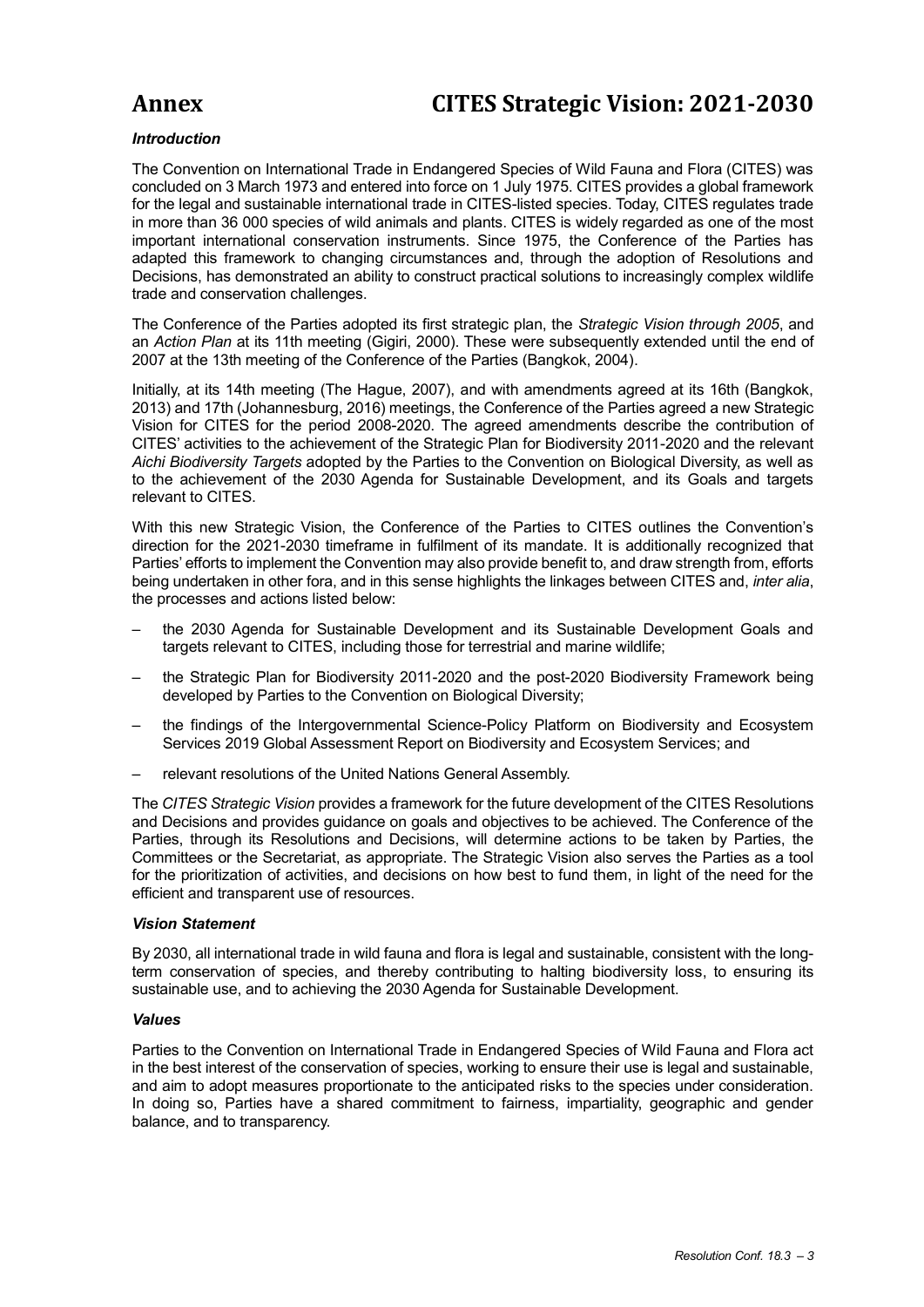# *Purpose*

The twofold purpose of the Strategic Vision is:

- $-$  as a priority, to improve the working of the Convention, so that international trade1 in wild fauna and flora is conducted legally at sustainable levels and supports the conservation of listed species; and
- to ensure that CITES policy developments are mutually supportive of international environmental priorities and take into account new international initiatives, consistent with the terms of the Convention.

# *Strategic Goals*

In order to achieve this purpose, five broad goals, of equal priority, have been identified as the key components of the *Strategic Vision*:

- **Goal 1**: Trade in CITES-listed species is conducted in full compliance with the Convention in order to achieve their conservation and sustainable use;
- **Goal 2**: Parties' decisions are supported by the best available science and information;
- **Goal 3**: Parties (individually and collectively) have the tools, resources and capacity to effectively implement and enforce the Convention, contributing to the conservation, sustainable use and the reduction of illegal trade in CITES-listed wildlife species;
- **Goal 4:** CITES policy development also contributes to and learns from international efforts to achieve sustainable development; and
- **Goal 5**: Delivery of the CITES Strategic Vision is improved through collaboration.

The goals aim at consolidating the existing strengths of CITES, ensuring the implementation of CITES and the achievement of its overarching aim as a priority, and further improving the relationship with complementary international efforts to achieve conservation and sustainable development, including with other relevant multilateral environmental agreements and related conventions, agreements and associations.

Goal 1 recognizes that only through ensuring compliance with CITES provisions will the aim of the Convention be achieved. This goal speaks to the performance of the Convention and how effectively it is resulting in the conservation and sustainable use of CITES-listed wild fauna and flora. It recognizes that the effectiveness of the Convention at achieving its Vision depends upon its full implementation by all Parties. Full implementation includes commitment by each Party to the Convention and its principles. Equally important is the commitment of each Party to embody the international co-operation essential for the success of the Convention. Actions to achieve the intent of this goal might include developing innovative tools for the identification and traceability of species in trade, the making of non-detriment findings, determining legal acquisition and for the sharing of trade information*.* It requires Parties to develop provisions for trade that are proportionate and that can be implemented without undue complexity.

In Goal 2, CITES Parties recognize the need to generate and have access to the best available science and information for supporting their trade risk assessments, listing proposals, permitting and enforcement decisions. Among others, information to support the making of non-detriment findings, determining legal acquisition and evaluating the care of live specimens might be found in the scientific literature, population surveys, provenance records or professional literature and standards. Information might equally be held by national and international experts, including the relevant knowledge of indigenous peoples and local communities. Further, in cases of uncertainty, either as to the status of a species, or the impact of trade, Parties commit to act in the best interest of the conservation of the species and aim to adopt measures proportionate to the anticipated risks to the species under consideration.

Goal 3 recognizes the necessity of appropriately supporting Parties to effectively implement the Convention. It is the CITES Parties that are responsible for ensuring enforcement and consistent application of the Convention's obligations, and thus ultimately responsible for how effectively the Convention achieves its Vision. Practically, in addition to appropriate resources allocation to each Party internally, full implementation of CITES also demands the provision of timely capacity building and of

l

<sup>1</sup> *It should be noted that all references to 'trade' in the Strategic Vision refer to trade as defined in Article I of the Convention.*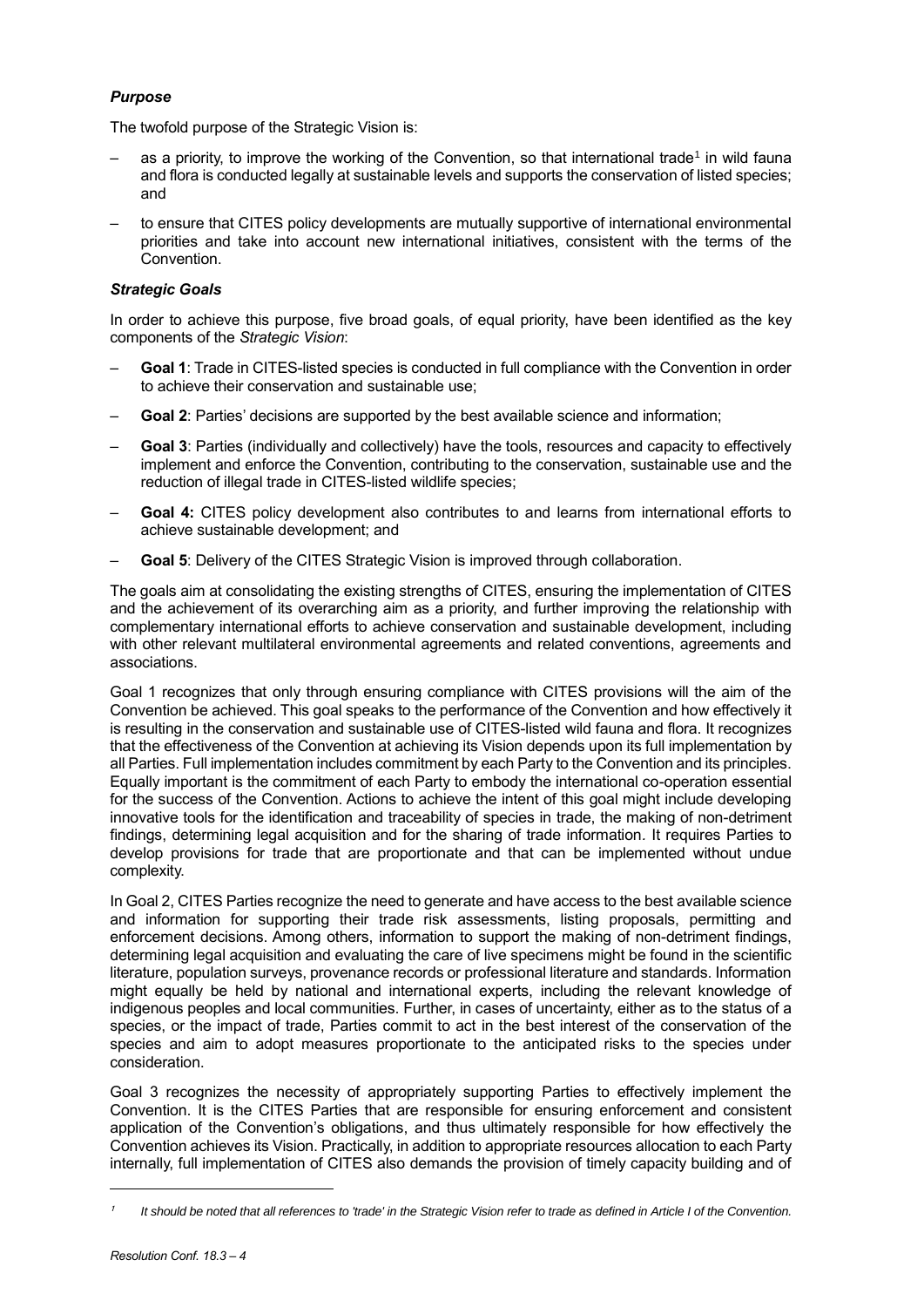adequate financial resources. Underlying this goal is the recognition that effective enforcement is key to combatting the threat illegal and unsustainable trade poses to wild flora and fauna. Parties recognize the important role of CITES in global efforts to combat poaching and trafficking of species (including by increasing the capacity of indigenous peoples and local communities to pursue sustainable livelihood opportunities), to address both demand and supply of illegal wildlife products, and to tackle organized crime and poor governance, including corruption.

Goal 4 explicitly recognizes the important contribution of CITES to the 2030 Agenda for Sustainable Development, which seeks to achieve sustainable development through balancing the economic, social and environmental dimensions. It is a widely accepted and broad-scope international process, and it contains several goals and targets that are directly or indirectly dependent on effective implementation of CITES, including supporting legal, sustainable wildlife trade, and tackling both illegal and unsustainable wildlife trade. CITES Parties understand and aim to communicate the important contribution the effective implementation of the Convention has in achieving the global Sustainable Development Goals. CITES Parties equally recognize the need to draw lessons from the global debate on sustainable development, in recognition that CITES stands at the intersection between trade, the environment and development.

Finally, Goal 5 aims to use existing or new partnerships or alliances to help achieve its Strategic Vision. This could include work within existing partnerships, such as other conventions, international agreements and organizations, governments, non-governmental or intergovernmental organizations or others, as well as partnerships at the national or regional level. It also reflects work to develop new partnerships or alliances, as relevant and in order to advance the aim of the Convention, and mainstream CITES implementation with relevant sectors and stakeholders. The aim of such collaborations is mutually supportive, where CITES Parties can also help advance other international goals or targets by simultaneously advancing the achievement of CITES goals.

Within the framework provided by each of these goals, this Strategic Vision identifies a number of objectives to be achieved.

# *CITES Strategic Objectives*

**To ensure that international wildlife trade does not threaten the survival of wild species of flora and fauna:** 

# **GOAL 1 TRADE IN CITES-LISTED SPECIES IS CONDUCTED IN FULL COMPLIANCE WITH THE CONVENTION IN ORDER TO ACHIEVE THEIR CONSERVATION AND SUSTAINABLE USE**

- Objective 1.1 Parties comply with their obligations under the Convention through the adoption and implementation of appropriate legislation, policies, and procedures.
- Objective 1.2 Parties have established CITES Management and Scientific Authorities and enforcement focal points that effectively carry out the duties required of them under the Convention and relevant Resolutions.
- Objective 1.3 Implementation of the Convention at the national level is consistent with Resolutions and Decisions adopted by the Conference of the Parties.
- Objective 1.4 The Appendices correctly reflect the conservation status and needs of species.
- Objective 1.5 Parties improve the conservation status of CITES-listed specimens, put in place national conservation actions, support their sustainable use and promote cooperation in managing shared wildlife resources.

# **GOAL 2 PARTIES' DECISIONS ARE SUPPORTED BY THE BEST AVAILABLE SCIENCE AND INFORMATION**

- Objective 2.1 Parties' non-detriment findings are based on best available scientific information and their determination of legal acquisition is based on the best available technical and legal information.
- Objective 2.2 Parties cooperate in sharing information and tools relevant to the implementation of CITES.
- Objective 2.3 Parties have sufficient information to enforce the Convention.